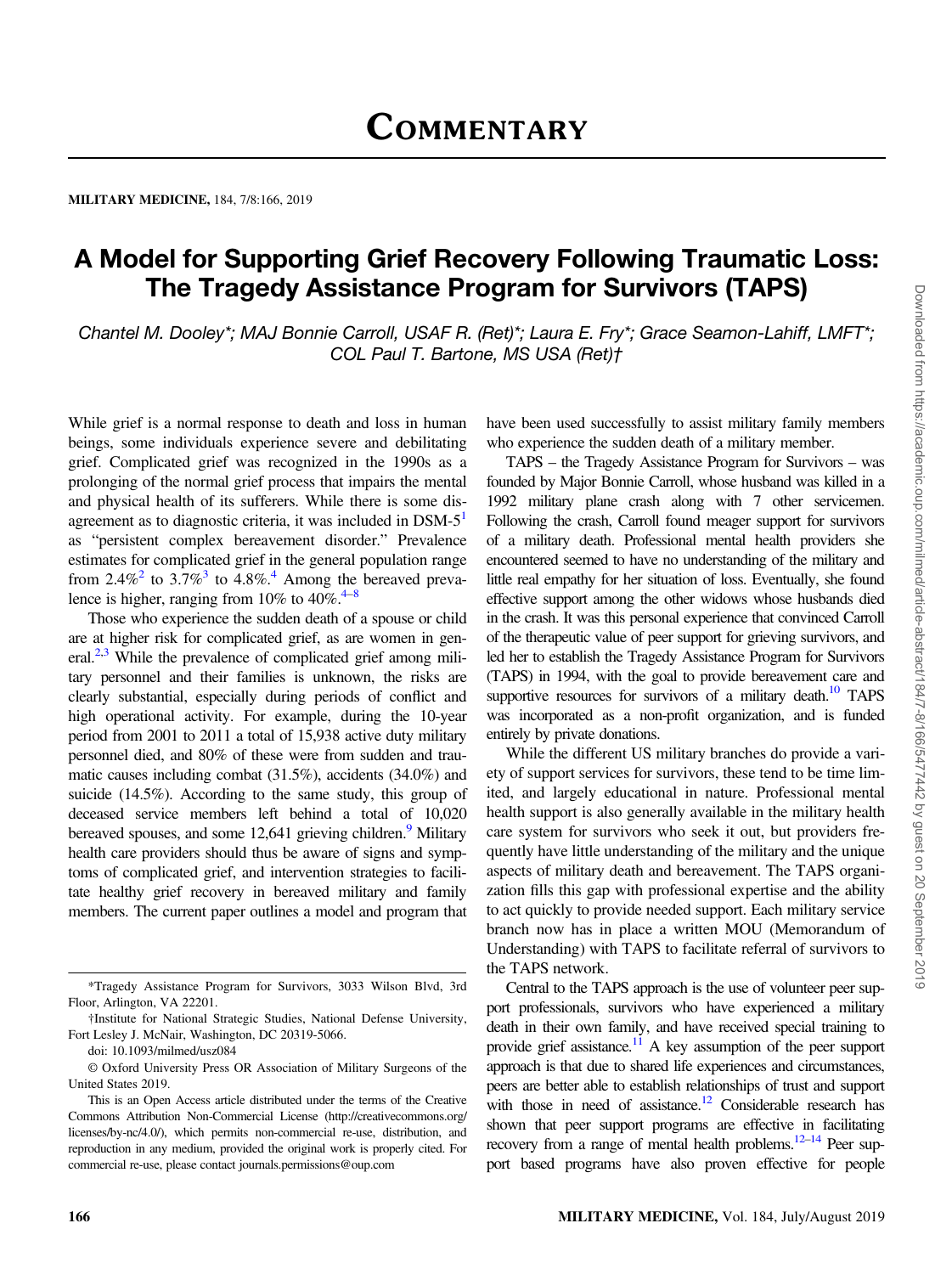experiencing grief.<sup>15</sup> The use of peer support provides three main benefits over traditional mental health approaches: (1) an increased sense of hope through positive self-disclosure; (2) use of similar background and experience, "experiential knowledge," to facilitate positive role modeling; and (3) greater trust, understanding and empathy between the peer supporter and the recipient.<sup>14</sup>

The TAPS model of care for bereaved individuals relies heavily on peer support in a variety of programs that aim to facilitate healthy grief recovery in survivors. Two main theoretical perspectives have helped to shape the TAPS approach. Worden<sup>16</sup> argues that in order to adapt to loss, survivors must address a series of tasks. First, accepting the reality of loss, requires the survivor to admit and accept that his/her loved one is in fact deceased and will never again be seen in this life. The second task, experiencing the pain of grief, is essential to allow survivors to express emotions of anger, sadness, and regret instead of distracting themselves to comply with societal norms. The third task, adjusting to a world without the deceased, includes external both and internal adjustments. External adjustments are dependent upon the relationship to the deceased, and involve the survivor taking on new roles such as managing finances, or other projects previously fulfilled by the deceased. Internal adjustments are also dependent upon the relationship to the deceased and describe how survivors adjust to their own sense of self. No longer is a woman able to call herself a wife; she is now a widow. The fourth task is to find an enduring connection with the deceased in the midst of embarking on a new life. This task requires survivors to move forward with their own lives, while finding an acceptable place of memory and honor for their deceased loved ones.

Rando $17$  provides another useful theoretical perspective, characterizing the grief process in terms of three phases: avoidance, confrontation, and accommodation. These phases may encompass different reactions depending upon individual survivor characteristics and the relationship to the deceased. The avoidance phase begins when the news of the death is first received. Here, the survivor typically experiences a sense of numbness, disorientation and confusion, and may be unable to understand what has happened. The confrontation phase is when grief is experienced most intensely, to include emotions such as heightened arousal, protest, anger, separation anxiety, and a confrontation of the reality of their loss – their loved one is dead. The accommodation phase describes how survivors progress through a gradual reintegration into their social and emotional worlds. The survivor is reconstructing his/her world and learning to go on with life without the deceased. In this last phase, the goal for the survivor is to create some kind of positive integration of his/her past life experiences with the new present reality.

## THE TAPS BEREAVEMENT CARE MODEL

Following these ideas, the TAPS model for providing care to the bereaved consists of three phases: stabilization, hopeful re-appraisal, and positive integration (Fig. [1\)](#page-2-0). These will be discussed in turn, along with descriptions of TAPS programs addressing each phase of grief recovery.

### **Stabilization**

The key goal in the stabilization phase is to provide immediate care, comfort and practical support to survivors of unexpected death. During this phase, survivors need to feel a sense of safety and stability, which is offered by TAPS peer supporters through various programs and services. Initial contact often occurs via telephone self-referral. The TAPS National Military Survivor Helpline is staffed 24 hours a day, 7 days a week by fellow military survivors. Calling this helpline puts survivors in touch with care providers specifically focused on the unique circumstances that survivors face after a military death. Once identified as a military loss survivor, the survivor is connected to whatever programs, services, and resources are needed. All services are provided at no cost to the survivor.

In addition to the TAPS National Military Survivor Helpline, TAPS also makes referrals to local grief support groups and mental health professionals who can provide survivors with sources vetted by TAPS specific to their unique needs. Following initial contact and establishing trust, survivors are assessed for suicide risk, clinical treatment needs (i.e. trauma), and specific issues (i.e. grief-blocking emotions). Referrals to mental health professionals are made whenever appropriate or when requested by the survivor.

One of the primary TAPS program interventions is specialized grief seminars which are held in multiple locations across the country throughout the year. These seminars provide a venue where survivors can connect with other TAPS survivors and receive information on grief, bereavement, coping skills, peer-based emotional support and related resources. The TAPS Online Community creates text-based chat sessions, video chat sessions, blogs, and message boards where survivors can engage both with TAPS staff and other survivors to meet, share their questions and stories of their loved ones.

Another kind of support frequently needed by survivors involves financial and administrative issues, such as applying for insurance benefits. The TAPS Casework Advocacy team is able to provide emergency financial assistance for survivors when they experience hardships such as a gap in insurance coverages, emergency basic housing and utility bills, education benefits, and funeral costs. These services also aim to provide survivors with a sense of safety and stability, freeing them to address their grief related emotions.

The key goal in the Hopeful Reappraisal phase is to assist the survivor in confronting and accepting the loss, addressing emotions, and establishing a sense of hope for the future. As humans, there is a normal, understandable tendency for all of us to avoid what feels painful. For those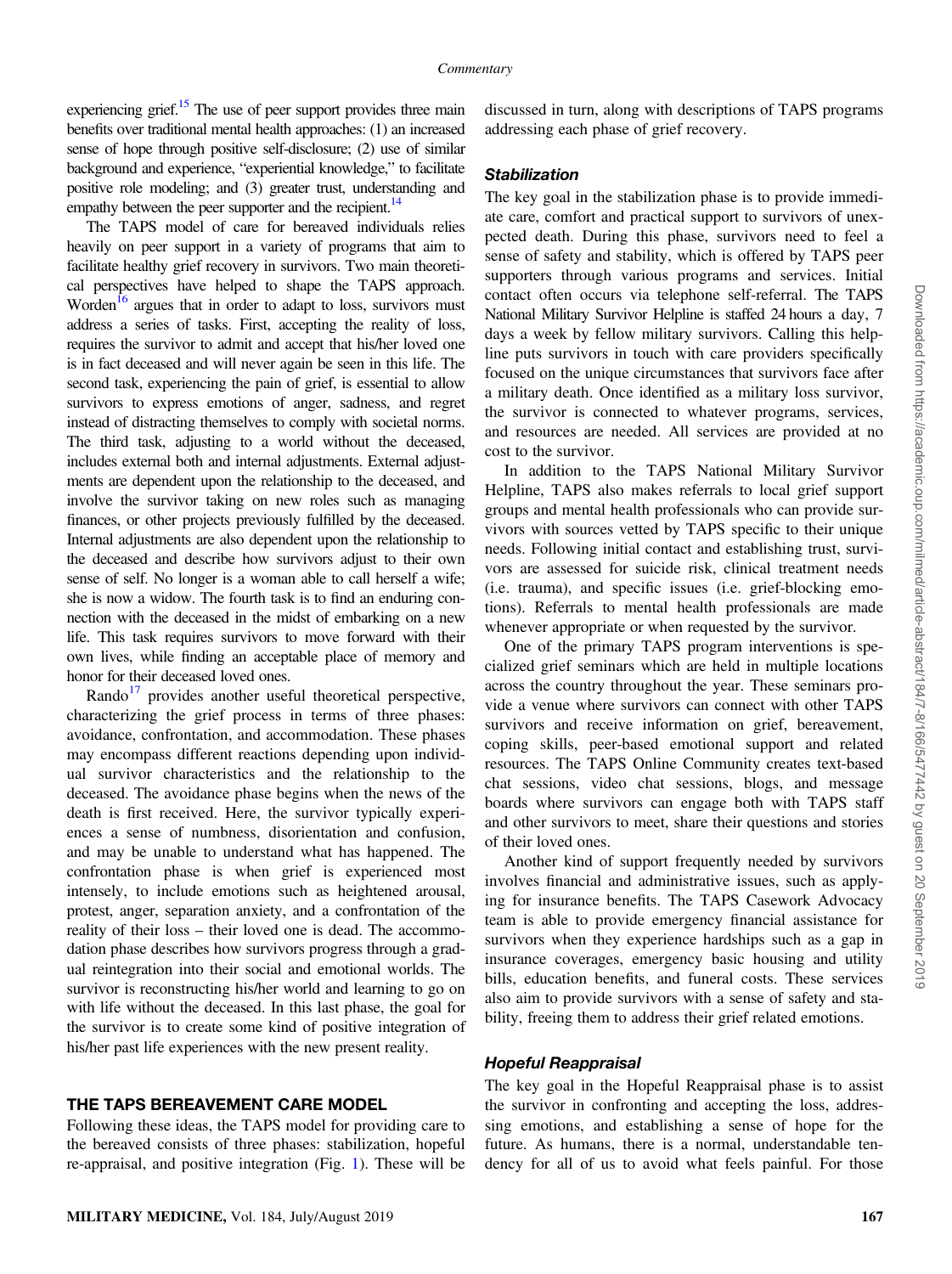<span id="page-2-0"></span>

FIGURE 1. TAPS bereavement care model: 3 phases of grief recovery.

experiencing grief, while there is some value in initial feelings of numbness, in order to move towards recovery it is critical that survivors begin to approach and confront their grief. This phase is in alignment with Worden's period of experiencing the pain of grief.<sup>16</sup> Rando likewise identifies the main task at this stage as confrontation, wherein the survivor experiences intense emotions of grief. $17$  TAPS programs aim to facilitate the open confrontation and acceptance of loss, while at the same time encouraging feelings of hope regarding the future. As survivors begin to adjust to their new 'normal', additional TAPS programs come into play to support survivors through the grief process.

The TAPS Peer Mentor program becomes especially important during this phase. All peer mentors are volunteers who are themselves military loss survivors and are at least 1½ years past their own loss[.18](#page-4-0) Peer mentors receive extensive training in order to prepare them for the role. The TAPS Institute of Hope and Healing, in partnership with the Hospice Foundation of America, provides on-site professional training and certification in grief management to supplement TAPS internal training programs. Training includes the effective use of active listening skills, familiarity with all TAPS programs and resources, identifying suicide risk, maintaining professional and personal boundaries, confidentiality, self-care, and when to make referrals to professional mental health providers. Having lived through their own military loss experiences, TAPS peer mentors intimately understand military tragedies and survivors' unique needs. $\frac{10,18}{10,18}$  As "beacons of hope" to newly bereaved survivors, peer mentors form an integral part of the TAPS approach during this phase of recovery. The peer mentor strives to listen without judgment, empathizing with feelings of grief, and sharing similar experiences as appropriate in order to help survivors find validation, normalization and hope for the future. Through the help of peer mentors, the survivor is enabled to shift focus from the death of their loved one to the life that was lived, and do the hard work of reorganizing family systems and roles.

Hopeful reappraisal is also facilitated through several TAPS Health and Wellness programs. These activities take place over several days in attractive locations and are designed to bring together small groups of survivors to further build a sense of community. Each TAPS Health and Wellness event includes physical activities such as kayaking, hiking, skiing, mountain climbing and horseback riding. Time is also reserved for conversation and reflection throughout the program. The TAPS Health and Wellness activities are specifically designed to encourage survivors to get out of their comfort zones, face challenges in nature, share their experiences with other survivors of a similar loss, make connections with others, experience a sense of belonging, and learn new tools and strategies for coping with grief.

"TAPS Togethers" provide similar opportunities for survivors to get together and support each other by sharing common experiences. These are 1-day events held across the country that bring survivors together in an organized social setting guided by TAPS peer mentors. Examples of TAPS Togethers include coffees, museum trips, baseball games, horse camps, outdoor adventures, yoga, BBQs, potlucks, and community service projects.

For children, Phase II likewise includes opportunities to work through the trauma. Children have access through TAPS to a supportive and nurturing social environment, which can help them process the trauma they have experienced and work through the emotions they may not be able to express while at home. TAPS programming at Good Grief Camps matches children with members of the military who have volunteered to serve as a Military Mentor for the duration of the program. Engagement in TAPS Youth Programs facilitates a sense of community among child survivors, and an awareness that the military still honors the life and legacy of their fallen military loved one. Activities aim to promote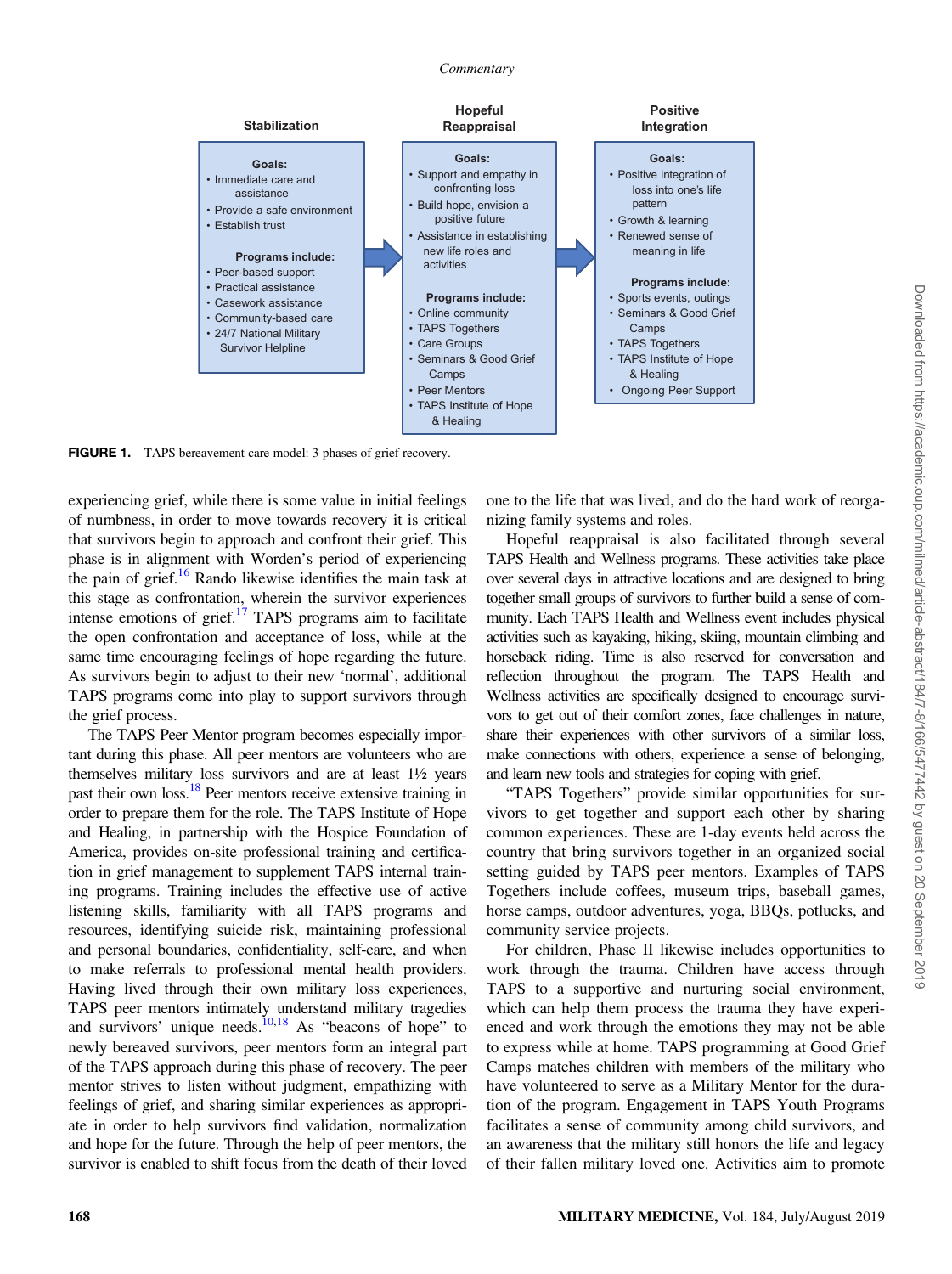<span id="page-3-0"></span>healthy coping skills including age-appropriate ways of communicating and expressing their emotions around grief.

The focus in Phase III is to help survivors derive a positive sense of meaning from the loss, and integrate it into their life patterns while looking ahead to a positive future. This is in line with Worden's<sup>[14](#page-4-0)</sup> task of adjusting to a new world with-out the deceased, and Rando's<sup>[15](#page-4-0)</sup> accommodation phase, describing how survivors must reintegrate into the social world without the deceased. Military survivors often differ from non-military ones in how they view and interact with the world, and may be uniquely situated to experience posttraumatic growth (PTG) following a traumatic loss. For example, they are more familiar with frequent major life disruptions such as military moves and deployment separations.[19](#page-4-0) Post-traumatic growth (PTG) can be defined as positive personal changes that result from the survivor's struggles to deal with trauma and its psychological consequences. Survivors will continue to experience grief, and will likely have times of escalated sensitivity around anniversaries of the loss, but the emotions surrounding the loss may be less severe.

Survivors in this phase have a need to transform the intense pain of grief into a personally meaningful, pro-social activity. For many, TAPS becomes like an extended family, a community that promotes and supports working toward lives filled with greater purpose and meaning. TAPS Peer Mentors and the TAPS community of survivors continue to serve as important peer support elements and role models facilitating healthy grief recovery. Survivors are also encouraged to take advantage of resources and educational materials available through the TAPS Institute of Hope & Healing.

For children, Phase III is primarily about reintegration – how to go on with life in which their father or mother is gone, while accepting the feelings of loss this entails. Eventually, survivors in this phase will shift away from the focus on grief and death, to honoring their loved one's life while living their own to the fullest.

TAPS Sports & Entertainment programs provide additional opportunities to shift grief into a positive frame. These programs provide families and loved ones of the deceased opportunities to connect with their favorite sports teams to honor the life and legacy of their fallen military members. For example, several major sports teams have partnered with TAPS to bring grieving children to meet with their favorite players. Sports and Entertainment programs span multiple generations with special events for kids, and opportunities for grieving adults to share the stories of how their loved ones enjoyed their favorite sports teams and players. Survivors from all types of losses and all relationships to the fallen are able to come together in a positive environment where they can connect with other military survivors and learn they are not alone in their grief.

While empirical studies of TAPS programs are currently somewhat limited, there is now extensive evidence that peer support-based programs like TAPS are effective in facilitating healthy recovery for people experiencing a range of men-tal health challenges.<sup>[12](#page-4-0)–[14](#page-4-0)</sup> In a recent systematic review that focused specifically on studies of peer support programs for bereaved survivors, results indicated a series of benefits accrue to survivors, including reduced depression and anxiety, fewer complicated grief symptoms, and increased post-traumatic growth.<sup>15</sup> Another study that looked at a sub-group of military survivors who used TAPS programs found that survivors who had a greater number of contacts with TAPS showed higher levels of post-traumatic growth and resilience.<sup>19</sup> The same study also determined that those who had a higher number of engagements with TAPS tended to have lower levels of depression, anxiety and suicidal ideation. Interestingly, among the survey respondents, those who also had served as Peer Mentors showed even higher levels of PTG and resilience. These results suggest that survivors who go on to assist other survivors derive increased benefits and growth from their experiences.

All TAPS programs are structured around the model of peer-based emotional support, and follow recognized best practices that have been identified in this domain.<sup>[11](#page-4-0)</sup> This peer-based approach provides accessible, non-threatening and free services that work to decrease the survivor's sense of isolation, and build a feeling of hope for a positive future therby facilitating healthy adaptation to loss.

With twenty-five years of experience providing critical support for grieving survivors of a military death, TAPS is a valuable resource for military health care providers. Since its inception, TAPS has assisted over 85,000 survivors of a military death. In 2018 alone, over 19,000 phone calls were fielded by the TAPS 24/7 Military Survivor Hotline, and over 30,000 hours spent by TAPS peers talking with newly bereaved survivors. Over 6,000 new survivors made contact with TAPS in 2018 through some one of its programs, to include over 400 grief seminars or camps held across the country. Clearly, the need is strong for the kinds of support services offered by TAPS to survivors of traumatic loss.

# **REFERENCES**

- 1. American Psychiatric Association: Diagnostic and Statistical Manual of Mental Disorders, 5th Edition, Washington, DC, American Psychiatric Association, 2013.
- 2. Fujisawa D, Miyashita M, Nakajima S, Ito M, Kato M, Kim Y: Prevalence and determinants of complicated grief in general population. J Affect Disord 2010; 127: 352–358. [doi:10.1016/j.jad.2010.06.008](http://dx.doi.org/10.1016/j.jad.2010.06.008).
- 3. Kersting A, Brähler E, Glaesmer H, Wagner B: Prevalence of complicated grief in a representative population-based sample. J Affect Disord 2011; 131: 339–343. [doi:10.1016/j.jad.2010.11.032.](http://dx.doi.org/10.1016/j.jad.2010.11.032)
- 4. Newson RS, Boelen PA, Hek K, Hofman A, Tiemeier H: The prevalence and characteristics of complicated grief in older adults. J Affect Disord 2011; 132: 231–238. [doi:10.1016/j.jad.2011.02.021.](http://dx.doi.org/10.1016/j.jad.2011.02.021)